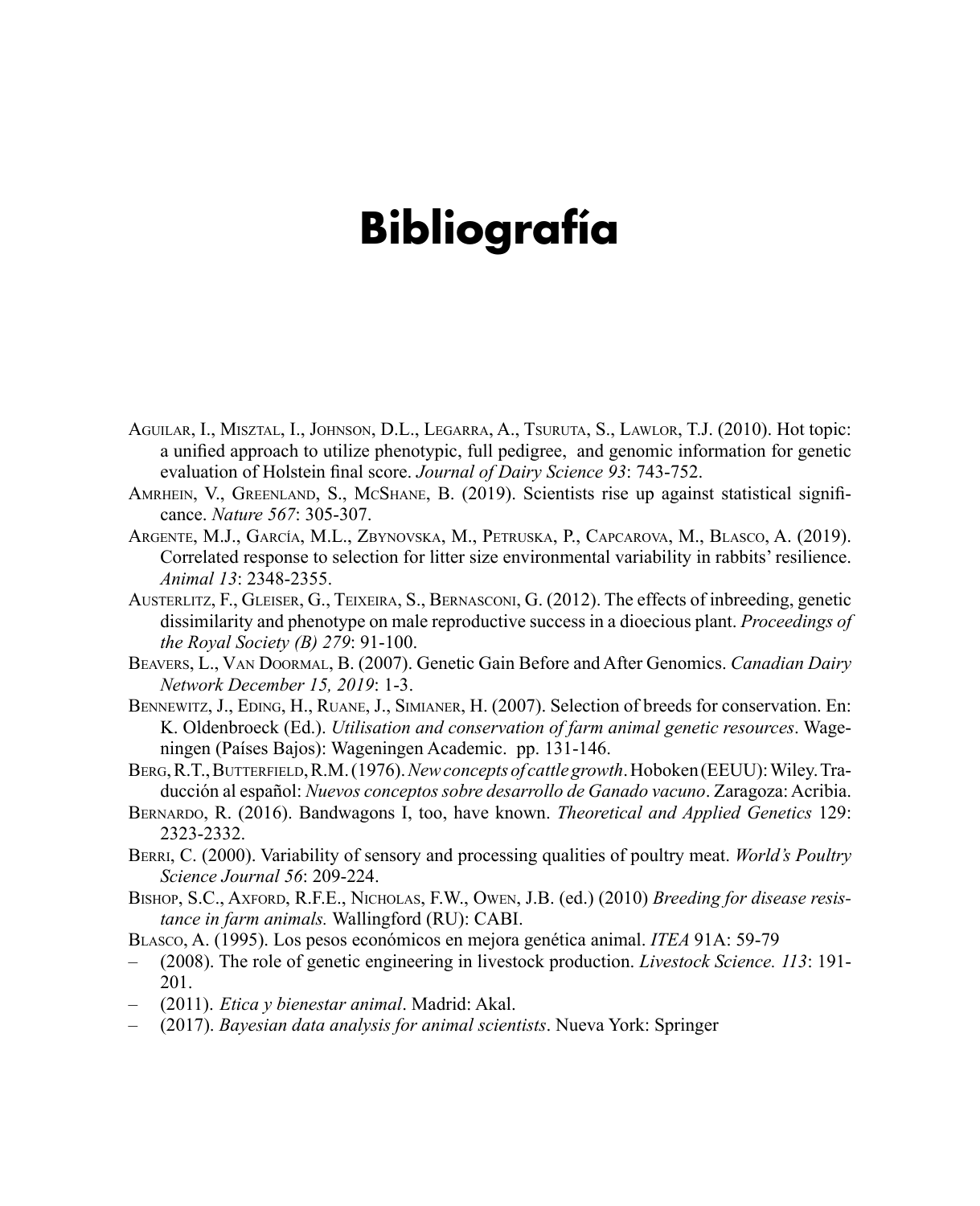- Baselga, M., Blasco, A., Estany, J. (1985). Evaluación de reproductores. II. Posibilidades de simplificación de los métodos de selección. *I Jornadas sobre Producción Animal*. Zaragoza. *ITEA. Vol extra, nº 5*: 41-52.
- Blasco, A., Gou, P., Gispert, M., Estany, J., Soler, Q., Diestre, A., Tibau, J. (1994). Comparison of five types of pig crosses. I. Growth and Carcass traits. *Livestock Production Science 40*: 171-178.
- BLASCO, A., SORENSEN, D., BIDANEL, J.P. (1998). A Bayesian analysis of genetic parameters and selection response for litter size components in pigs. *Genetics 149*: 301-306.
- Blasco, A., Toro, M.A. (2014). A short critical history of the application of genomics to animal breeding. *Livestock Science 166*: 4-9.
- Blasco, A., Pena, R. (2018). Current status of genomic maps, genomic selection/GBV in livestock. In: *Animal Biotechnology 2*. H. Niemann, C. Wrenzycki (Ed.). Springer
- Blair, H.T., Pollak, E.J. (1984). Comparison of an Animal Model and an Equivalent Reduced Animal Model for Computational Efficiency Using Mixed Model Methodology. *Journal of Animal Science 58*: 1090-1096.
- BOYLE, E.A., LI, Y.I., PRITCHARD, J.K. (2020). An Expanded View of Complex Traits: From Polygenic to Omnigenic. *Cell 169*: 1177-1186.
- Bulmer, M. (1985). *The mathematical theory of quantitative genetics*. Oxford (RU): Oxford University Press.
- Burgess, D.J. (2020). CRISPR screens beyond Cas9. *Nature genetics 21*: 273.
- Caballero, A. (2017). *Genética cuantitativa*. Madrid: Síntesis.
- Campo, J.L., Gil, M.G., Dávila, S.G., Muñoz, I. (2004). Determinación del sexo en pollitos de 1 día. *ITEA 100A*:202-205.
- Chafferdine, N, Pérez-Cabal, M.A. (2019a). Estudio económico para la actualización del ICO y definición de nuevos índices de mérito económico total. *Frisona española 230*: 48-49.
- Chafferdine, N, Pérez-Cabal, M.A. (2019b). Nueva fórmula del ICO y nuevos índices económicos para la raza Frisona Española. *Frisona española 231*: 20-24.
- Chen, C.Y., Misztal, I., Aguilar, I., Tsuruta, S., Meuwissen, T.H.E., Aggrey, S.E., Wing, T., Muir, W.M. (2011). Genome-wide marker-assisted selection combining all pedigree phenotypic information with genotypic data in one step: an example using broiler chickens. *Journal of Animal Science 89*: 23-28.
- Cheverud, M. (1988). A comparison of genetic and phenotypic correlations. *Evolution 42*: 958-968.
- Conroy, S.B., Drennan M.J., Kenny D.A., McGee M. (2009). The relationship of live animal muscular and skeletal scores, ultrasound measurements and carcass classification scores with carcass composition and value in steers. *Animal 3*: 1613-1624.

Davenport, E. (1907). *Principles of breeding*. Boston: Ginn.

- De Rose, M.A., Roff, D.A. (1999). A Comparison of Inbreeding Depression in Life-History and Morphological Traits in Animals. *Evolution 53*: 1288-1292.
- Deltoro, J., López, A.M. (1986). Development of commercial characteristics of rabbit carcasses during growth. *Livestock Production Science 15*: 271-283.
- Drouin-Chartier, J.P., Brassard, D., Tessier-Grenier, M., Côté, J.A., Labonté, M.È., Desroches, S., COUTURE, P., LAMARCHE, B. (2016a). Systematic review of the association between dairy product consumption and risk of cardiovascularrelated clinical outcomes. *Advances in Nutrition 7*: 1026-1040.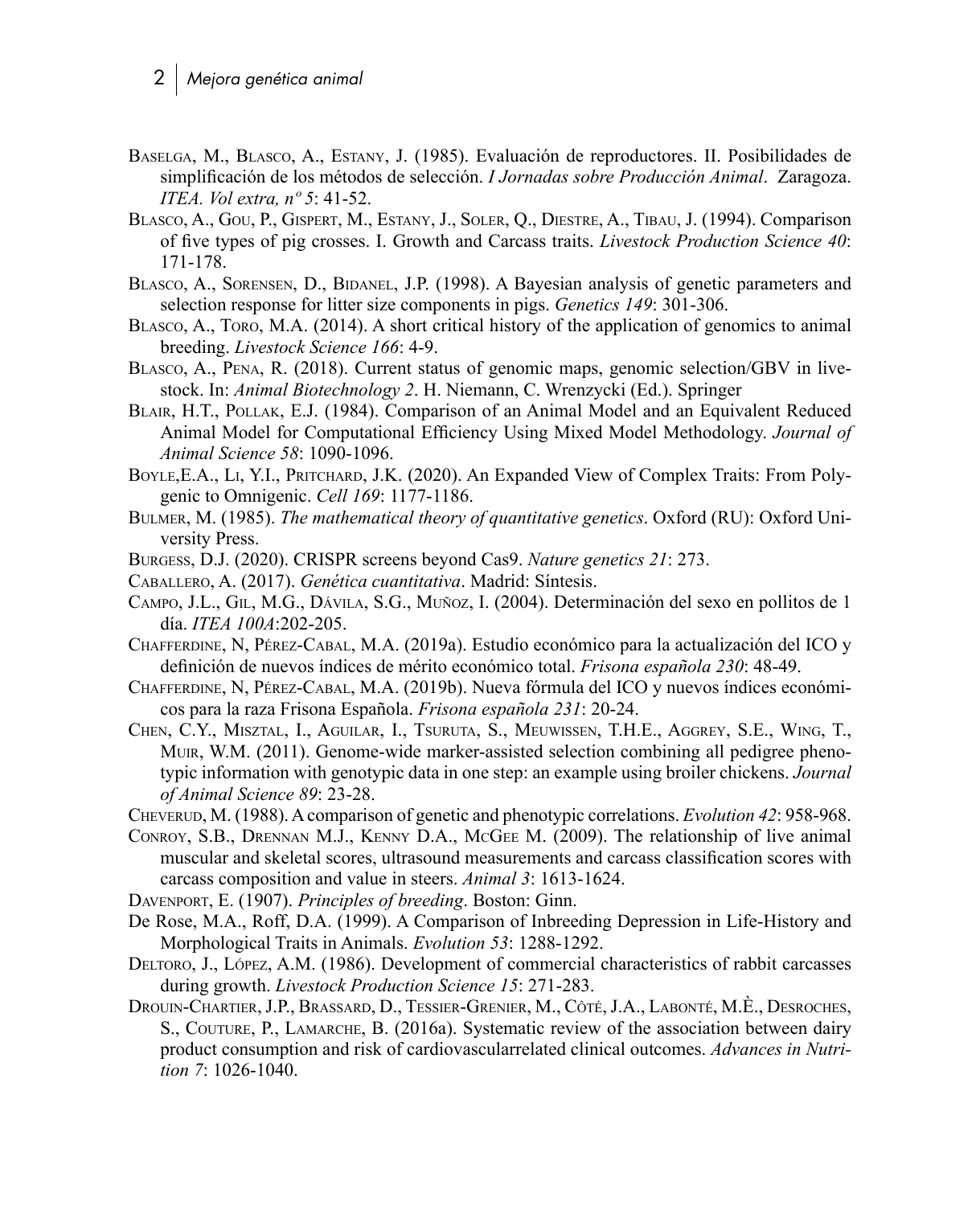- Drouin-Chartier, J.P., Côté, J.A., Labonté, M.È., Brassard, D., Tessier-Grenier, M., Desroches, S., Couture, P., Lamarche, B. (2016b). Comprehensive Review of the Impact of Dairy Foods and Dairy Fat on Cardiometabolic Risk. *Advances in Nutrition 7*: 1041-1051.
- Durham, W.H. (1991). *Coevolution: Genes culture and human diversity*. Stanford (EEUU): Stanford University Press.
- Erbe, M., Hayes, B.J., Matukumalli, L.K., Goswami, S., Bowman, P.J., Reich, C.M., Mason, B.A., GODDARD, M.E. (2012). Improving accuracy of genomic predictions within and between dairy cattle breeds with imputed high-density single nucleotide polymorphism panels. *Journal of Dairy Science 95*: 4114-4129.
- Falconer, D., Mackay, T. (1996). *Introduction to Quantitative Genetics*. Londres: Longman. Traducción al español: *Introducción a la genética cuantitativa*. Zaragoza: Acribia.
- Falconer, D.S., MacKay, T.F.C. (1996). *Introduction to quantitative genetics*. Harlow (RU): Longman.
- Fernando, R., Garrick, D. (2013). Bayesian Methods Applied to GWAS. En: C. Gondro, J. van er Werf, B. Hayes (Ed.). *Genome-wide association studies and genomic prediction*. Nueva York: Springer. pp. 237-274.
- Fisher, R.A. (1918). The correlation between relatives on the supposition of Mendelian inheritance. *Transactions of the Royal Society of Edinburgh 52*: 399-433.
- Fontanesi, L. (2016). Metabolomics and livestock genomics: Insights into a phenotyping frontier and its applications in animal breeding. *Animal Frontiers 6*: 73-79.
- Forni, S., Aguilar, I., Misztal, I. (2011). Different genomic relationship matrices for single-step analysis using phenotypic, pedigree and genomic information. *Genetics Selection Evolution 43*:1.
- Funk, D.A. (2006). Major Advances in Globalization and Consolidation of the Artificial Insemination Industry. *Journal of Dairy Science, 89*:1362-1368.
- GANDINI, G., OLDENBROEK, K. (2007). Strategies for moving from conservation to utilisation. En: K. Oldenbroeck (Ed.). *Utilisation and conservation of farm animal genetic resources*. Wageningen (Países Bajos): Wageningen Academic. pp. 55-74.
- Gandini, G.C., Villa, E. (2003). Analysis of the cultural value of local livestock breeds: a methodology*. Journal of Animal Breeding and Genetics 120*: 1-11.
- Garner J.B., Douglas, M.L., Williams, S.R.O., Wales, W.J., Marett, L.C., Nguyen, T.T.T., Reich, C.M., Hayes, B.J. (2016). Genomic selection improves heat tolerance in dairy cattle. *Scientific Reports 6:* 34114.
- Gerber, P.J., Steinfeld, H., Henderson, B., Mottet, A., Opio, C., Dijkman, J., Falcucci, A., Tempio, G. (2013). *Tackling climate change through livestock – A global assessment of emissions and mitigation opportunities*. Roma: FAO.
- Gianola, D., Im, S., Fernando, R. L. (1988). Prediction of breeding values under Henderson's selection model: A revisitation. *Journal of Dairy Science 71*: 2790-2798.
- Gibson, J.P., Steane, D.E., Plastow, G.S., Warkup, C. (2006). Meeting the needs of rich and poor: the needs opportunities and trends in pig genetic improvement. *8th World Congress on Genetics Applied to Livestock Production.* Belo Horizonte (Brasil): Communication 06.12.
- González-Recio, O., López de Maturana, E., Gutiérrez, J.P. (2007). Inbreeding Depression on Female Fertility and Calving Ease in Spanish Dairy Cattle. *Journal of Dairy Science, 90*: 5744-5752.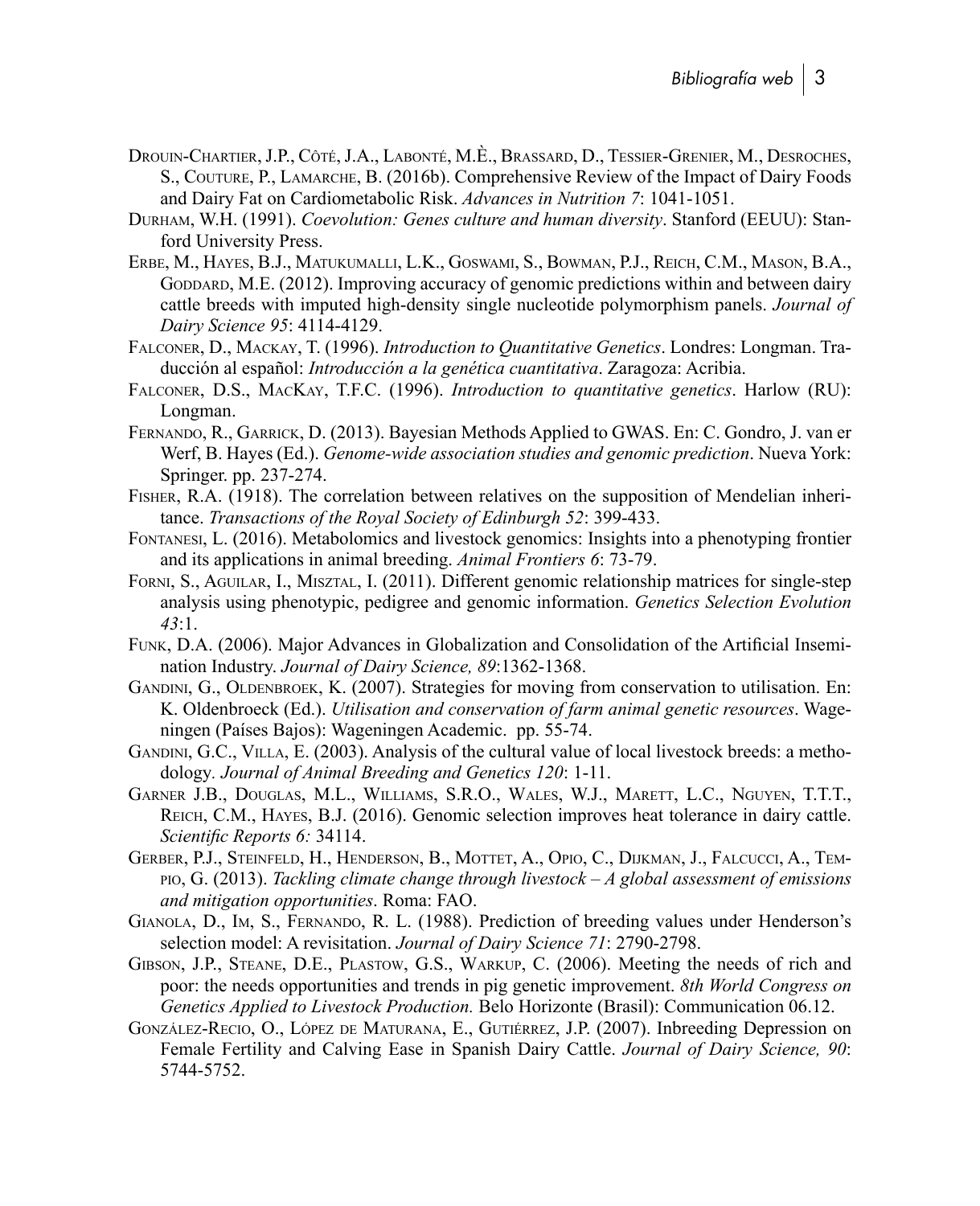- Gottardo, P., Gorjanc, G. , Battagin, M., Gaynor, R.C., Jenko, J., Ros-Freixedes, R., Whitelaw, C.B.A., Mileham, A.J., Herring W.O., Hickey, J.M. (2019). A Strategy To Exploit Surrogate Sire Technology in Livestock Breeding Programs. *G3: Genes, Genomics, Genetics 9*: 203-215. Gutiérrez, J.P. (2010). *Iniciación a la valoración genética animal*. Madrid: Editorial Complutense.
- HAGGER, CH, DEMPFLE, L.(1983). Comparison of the efficiency of BLUP with other estimation procedures in dairy sire evaluation. II. Empirical Investigations*. Journal of Animal Breeding and Genetics 100*: 266-270.
- Hammer, R.E., Purse, V.G., Rexroad Jr., C.E., Wall, R.J., Bolt, D.J., Ebert, K.M., Palmiter, R.D., Brinster, R.L. (1985). Production of transgenic rabbits, sheep and pigs by microinjection. *Nature 315*: 680-683.
- Havenstein, G.B., Ferket, P.R., Qureshi, M.A. (2003). Growth, liveability, and feed conversion of 1957 versus 2001 broilers when fed representative 1957 and 2001 broiler diets. *Poultry Science 82*:1500-1508.
- Hall, S.J.G. (2004). *Livestock Biodiversity*. Oxford: Blackwell.
- Hazel, L.N. (1943). The genetic basis for constructing selection indexes. *Genetics 28*: 476-490.
- Henderson, C.R. (1963). Selection index and expected genetic advance. En: Hanson, W.D. and Robinson, H.F. (Ed), *Statistical Genetics and Plant Breeding*. Washington DC: National Academy of Sciences, Publicación 982: 141-163.
- HENDERSON, C. R. (1975). Best linear unbiased estimation and prediction under a selection model. *Biometrics 31*: 423-448.
- (1976) A simple method for computing the inverse of a numerator relationship matrix used in prediction of breeding values. *Biometrics 32*: 69-83.
- Hill, W.G. (1982). Predictions of response to artificial selection from new mutations. *Genetical Research 40*: 255-278.
- (2008) Estimation, effectiveness and opportunities of long term genetic improvement in animals and maize. *Lohmann Information 43*: 3-20.
- (2016) Is Continued Genetic Improvement of Livestock Sustainable? *Genetics 202*: 877-881.
- Ibañez, N., Blasco, A. (2011). Modifying growth curve parameters by multitrait genomic selection. *Journal of Animal Science 89*: 661–668.
- Ibáñez-Escriche, N., Forni, S., Noguera, J.L., Varona, L. (2014). Genomic information in pig breeding: Science meets industry needs Livestock Science. *Livestock Science 166*: 94-100.
- International Chicken Polymorphism Map Consortium (2004). A genetic variation map for chicken with 2.8 million single-nucleotide polymorphisms. *Nature 432*: 717-722.
- JONAS, E., DE KONING, D.J. (2015). Genomic selection needs to be carefully assessed to meet specific requirements in livestock breeding programs. *Animal Frontiers 6*:1-8.
- Johnson, V.E. (2013). Revised standards for statistical evidence. *Proceedings of the National Academy of Sciences 110*: 9313-19317.
- Kempster, A.J., Cook, G.L., Southgate, J.R. (1982). A comparison of the progeny of British Friesian dams and different sire breeds in 16- and 24-month beef production systems. 2. Carcass characteristics, and rate and efficiency of meat gain. *Animal Production 34*: 167-178.
- Kyriazakis I., Whittemore C. (2006) Whittemore's Science and Practice of Pig Production. Blackwell. Oxford.
- Knap, P.W., Rauw, W.M. (2009). Selection for High Production in Pigs. En W.M. Rauw (Ed.). *Resource allocation theory applied to farm animal production.* Wallingford (RU): CABI.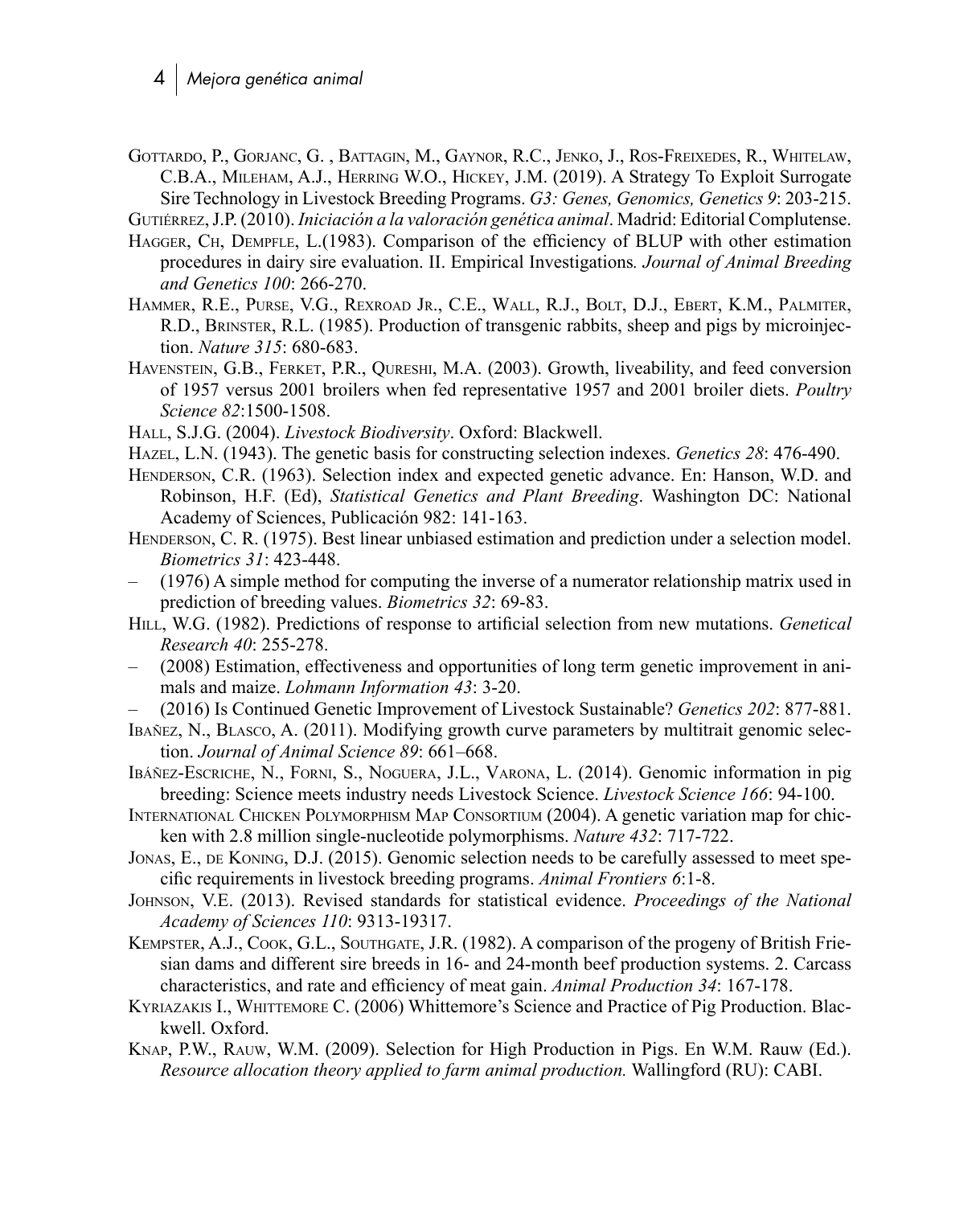- Knap, P.W., Wang, L. (2012). Pig breeding for improved feed efficiency. In: J.F. Patience (Ed). *Feed efficiency in swine*. Wageningen (Países Bajos): Wageningen Academic. pp. 167-181.
- Köck A., Fürst-Waltl B., Baumung, R. (2009). Effects of inbreeding on number of piglets born total, born alive and weaned in Austrian Large White and Landrace pigs. *Archiv Tierzucht 52*: 51-64.
- Koots, K.R., Gibson, J.P. (1996). Realized sampling variances of estimates of genetic parameters and the difference between genetic and phenotypic correlations. *Genetics 143*: 1409-1416.
- Niemann, H., Kues, W.A. (2003). Application of transgenesis in livestock for agriculture and biomedicine. *Animal Reproduction Science 79*: 291-317.
- Laborda P., Mocé L., Santacreu M.A., Blasco A. 2011. Selection for ovulation rate in rabbits: Genetic parameters, direct response and correlated response on litter size. Journal of Animal Science. 89: 2981-2987.
- Legarra, A., Aguilar, I., Misztal, I., (2009). A relationship matrix including full pedigree and genomic information. *Journal of Dairy Science 92*: 4656-4663.
- Legarra, A., Lourenco, D.A.L., Vitezica, Z. (2018). Bases for Genomic Prediction. [http://ge](http://genoweb.toulouse.inra.fr/~alegarra/GSIP.pdf)noweb.toulouse.inra.[fr/~alegarra/GSIP](http://genoweb.toulouse.inra.fr/~alegarra/GSIP.pdf).pdf
- LERNER, I.M., DONALD, H.P. (1966). Modern developments in animal breeding. Cambridge (EEUU): Academic Press. Traducción al español: *La nueva Zootecnia*. León: Academia.
- Lloyd-Jones, O. (1915). What is a breed? *Journal of Heredity 6*: 531-537.
- Lynch, M., Walsh, B. (1998). *Genetics and analysis of quantitative traits*. Sunderland (EEUU): Sinauer.
- Marks, H.L. (1996). Long-term selection for body weight in Japanese quail under different environments. *Poultry Science 75*:1198-1203.
- Marshall, F.R. (1911) *Breeding farm animals*. Chicago (EEUU): The Breeder's Gazette.
- Mendel (1866). Experimentos de híbridos en plantas. En: C. Stern y E.R. Sherwood (Ed.) (1966) *The origin of genetics*. San Francisco (EEUU): Freeman. Traducción española: *El origen de la genética*. Madrid: Alhambra.
- MEUWISSEN, T.H., HAYES, B.J., GODDARD, M.E. (2001). Prediction of total genetic value using genomewide dense marker maps. *Genetics 157*:1819-1829.
- Ministerio de Agricultura, Pesca y Alimentación (2019a). *Estudio del sector español de cebo de vacuno. Datos SITRAN.* Madrid: MAPA.
- Ministerio de Agricultura, Pesca y Alimentación (2019b). *Informe del consumo alimentario en España 2018*. Madrid: MAPA.
- Misztal, I., Lourenco, D., Legarra A. (2020) Current status of genomic evaluation. *Journal of Animal Science* 98:1-14
- Montolíu, L. (2019). *Editando genes: recorta, pega y colorea*. Pamplona: Next Door.
- Mrode, R*. Linear models for the prediction of animal breeding values*. Wallingford (RU): CABI.
- Nagel, A., Wood, G. (2010). *Anachronic Renaissance*. Nueva York (EEUU): Zone Books. Traducción al español: *Renacimiento anacronista*. Madrid: Akal.
- Oldenbroeck, K. (ed.). (2007). *Utilisation and conservation of farm animal genetic resources*. Wageningen (Países Bajos): Wageningen Academic.
- (2017). *Genomic management of animal genetic diversity*. Wageningen (Países Bajos): Wageningen Academic.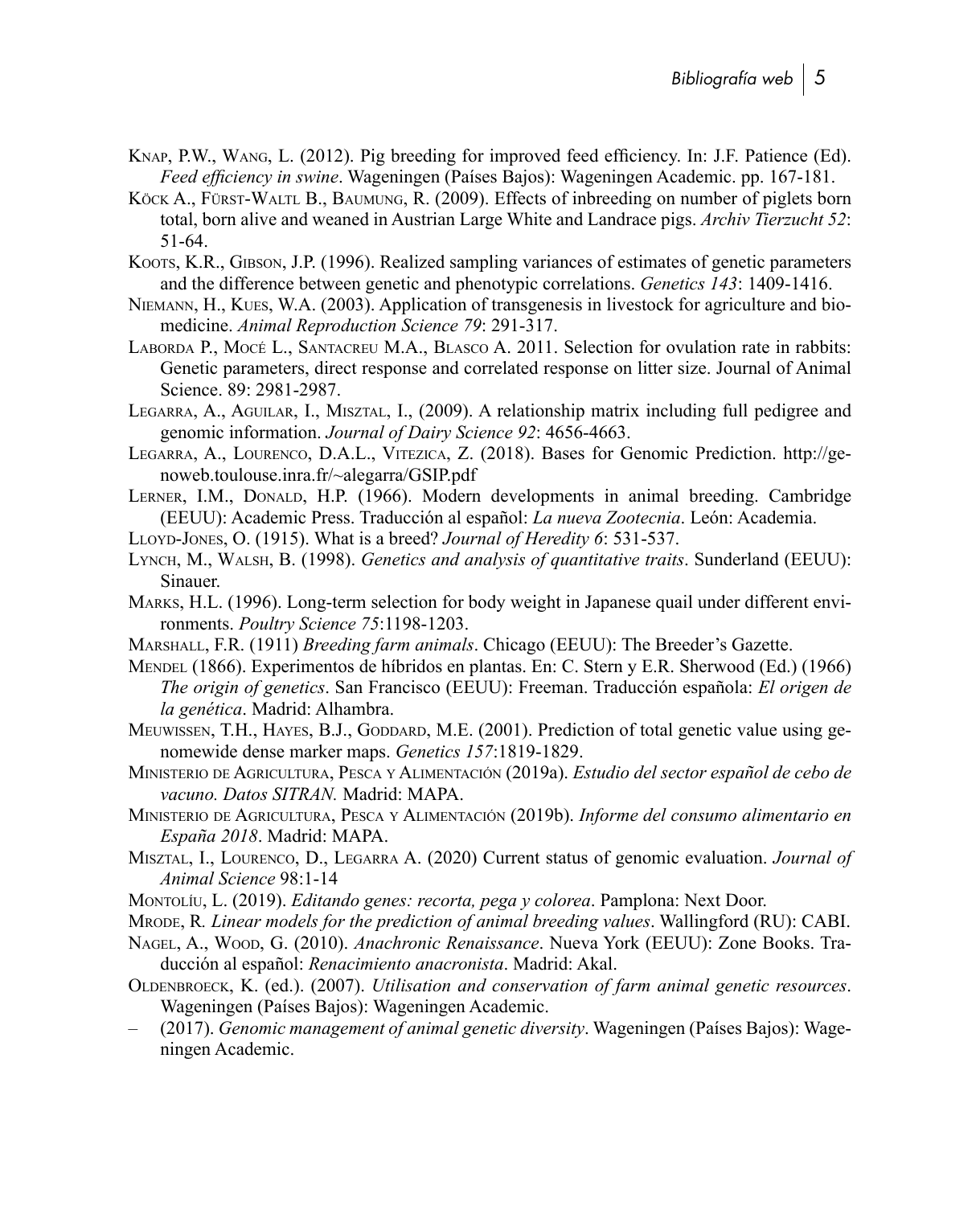- Palmiter, R.D., Brinster, R.L., Hammer, R.E., Trumbauer, M.E., Rosenfeld, M.G., Birnberg, N.C., Evans, R.M. (1982). Dramatic growth of mice that develop from eggs microinjected withmetallothionein-growth hormone fusion genes. *Nature 300*: 611-615.
- Palmiter, R.D., Norstedt, G., Gelinas, R.E., Hammer, R.E., Brinster, R.L. (1983). Metallothionein-Human GH Fusion Genes Stimulate Growth of Mice. *Science 222*: 809-814.
- Pearson, K. (1903). Mathematical contributions to the theory of evolution. XI. On the influence of natural selection on the variability and correlation of organs. *Philosophical Transactions of the Royal Society A 200*: 1-66.
- Provine, W.B. (2001). *The origins of theoretical population genetics* (reimpresión de la edición de 1971 con un nuevo epílogo). Chicago: The university of Chicago Press.
- Purslow, P.P. (2017). *New Aspects of Meat Quality*. Duxford (RU): Elsevier.
- Singer, P. (1990). *Animal Liberation*. Londres (RU): Jonathan Cape. Traducción al español: *Liberación animal*. Madrid: Trotta.
- Quinton, V.M., Wilton, J.M., Robinson, J.A., Mathur, P.J. (2006). Economic weights for sow productivity traits in nucleus pig populations. *Livestock Science 99*: 69-77.
- Renne, U., Langhammer, M., Wytrwat, E., Dietl G., Bünger, L. (2003). Genetic-statistical analysis of growth in selected and unselected mouse lines. *Journal of Experimental Animal Science 42:* 218-232.
- Rodero, E., Herrera, M. (2000). El concepto de raza. Un enfoque epistemológico. *Archivos de Zootecnia 49*: 5-16.
- Rolf, M.M., Decker, J.E., Mckay, S.D., Tizioto, P.C., Branham, K.A., Whitacre, L.K., Hoff, J.L., Regitano, L.C.A., Taylor, J.F. (2014). Genomics in the United States beef industry. *Livestock Science 166*: 84-93.
- Roosen, J., Fadlaoui, A., Bertaglia, M. (2005). Economic evaluation for conservation of farm animal genetic resources. *Journal of Animal Breeding and Genetics 122*: 217-228.
- Rupp, R., Mucha, S., Larroque, H., McEwan, J., Conington, J. (2016). Genomic application in sheep and goat breeding. *Animal Frontiers 6*: 39-44.
- RUANE, J. (1999). Selecting breeds for conservation. En: K. OLDENBROEK (ed.) *Genebanks and the conservation of farm animal genetic resources*. Lelystad (Países Bajos): DLO Institute for Animal Science and Health. pp. 59-70.
- Shaw, T. (1901). *Animal breeding*. Nueva York (EEUU): Orange Judd.
- Schaeffer, L.R. (2018) Necessary changes to improve animal models. *Journal of Animal Breeding and Genetics 135*:124-131.
- Schwab, C. R., Baas, T. J., Stalder, K. J., Mabry, J. W. (2006). Effect of long-term selection for increased leanness on meat and eating quality traits in Duroc swine. *Journal of Animal Science 84*:1577-1583.
- Sewalem, A., Johansson, K., Wilhelmson, M., Lillpers, K. (1999). Inbreeding and inbreeding depression on reproduction and production traits of White Leghorn lines selected for egg production traits. *British Poultry Science 40*: 203-208.
- Shumbusho, F., Raoul, J., Astruc, J.M., Palhiere, I., Lemarié, S., Fugeray-Scarbel, A., Elsen, J.M. (2016). Economic evaluation of genomic selection in small ruminants: A sheep meat breeding program. *Animal 6*: 1033-1041.
- Simm, G. (1998). *Genetic Improvement of Cattle and Sheep.* Wallingford (RU): CABI.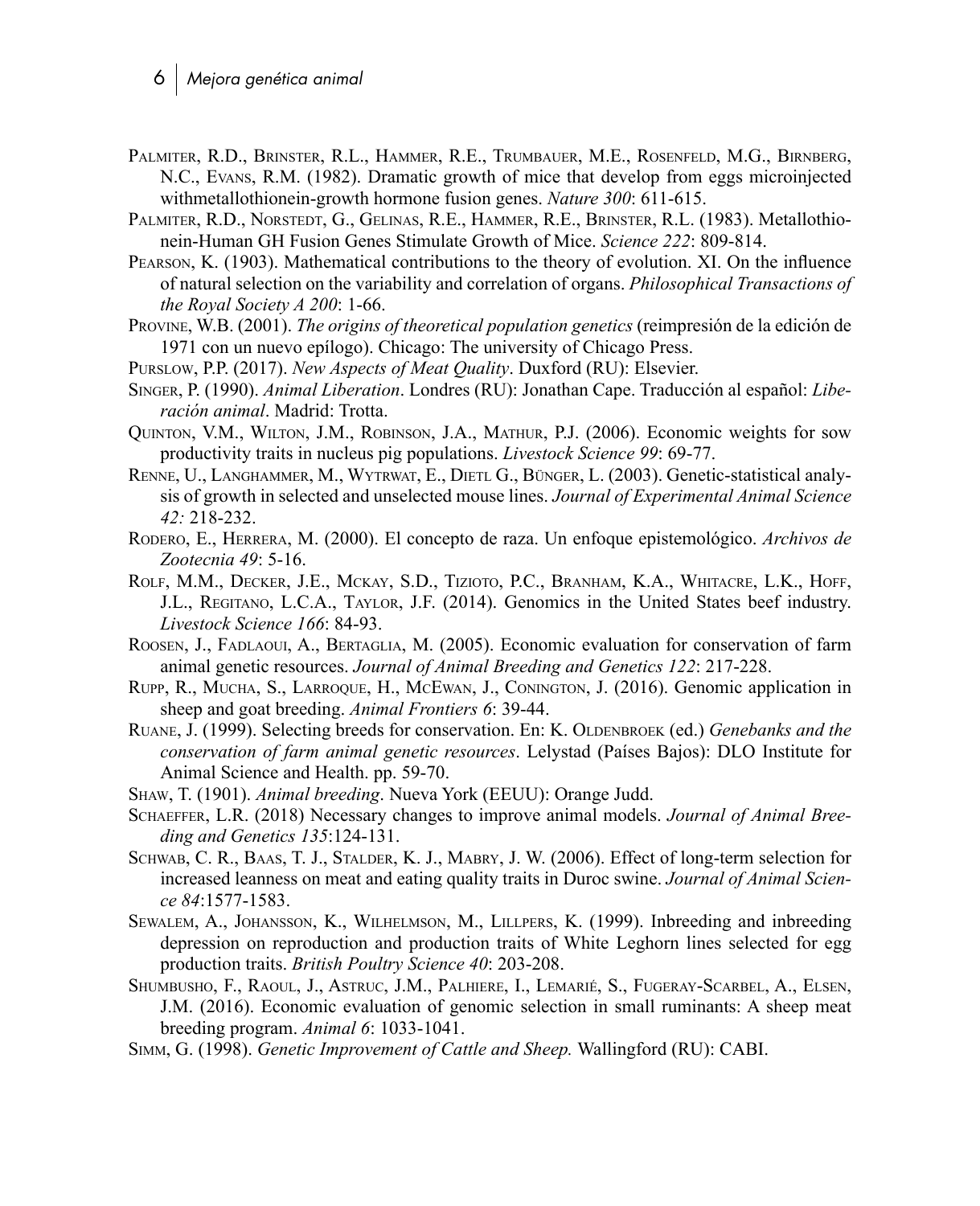- Simianer, H. (2002). *7th World Congress on Genetics Applied to Livestock Production*. Montpellier (Francia). Communication 26-02.
- Smith, L.A., Cassell, B.G., Pearson, R.E. (1998). The Effects of Inbreeding on the Lifetime Performance of Dairy Cattle. *Journal of Dairy Science 81*:2729-2737.
- Soller, M. (1978) The use of loci associated with quantitative traits in dairy cattle improvement. *Animal Production 27:*133-139.
- Sorensen, D. (1988). Effect of Selection Index Versus Mixed Model Methods of Prediction of Breeding Value on Response to Selection in a Simulated Pig Population. *Livestock Production Science 20*: 135-148.
- Sorensen, D.A., Gianola, D. (2002). *Likelihood, Bayesian and MCMC methods in quantitative genetics*. Nueva York: Springer.
- Stott, A.W., Coffey, M.P., Brotherstone, S. (2006). Including lameness and mastitis in a profit index for dairy cattle. *Animal Science* 80: 41-52.
- Tait-Burkard, C., Doeschi-Wilson, A., McGrew, M.J., Archibald, A.L., Sang, H.M., Houston, R.D., Whitelaw, C.B., Watson, M. (2018). Livestock 2.0 - genome editing for fitter, healthier, and more productive farmed animals. *Genome Biology 19*: 204.
- Thiessen, R.B., Taylor, St.C.S., Murray, J. (1985). Multibreed comparison of British cattle variation in relative growth rate relative food intake and food conversion efficiency. *Animal Production 41*: 193-199.
- Thompson, R. (1979). Sire evaluation*. Biometrics 35*: 339-353.
- Taylor, St.C. (2009). Genetic size-scaling. En: W. Rauw (ed.) *Resource allocation theory applied to farm animal production*. Wallingford (RU): CABI.
- Van der Steen, H.A.M., Prall, G.F.W., Plastow, G.S. (2005). Application of genomics to the pork industry. *Journal of Animal Science* 83 (E. Suppl.): E1-E8.
- Van Vleck, L.D. (1999). Implications of cloning for breed improvement strategies: are traditional methods of animal improvement obsolete? *Journal of Animal Science 77 (Suppl.2)*: 111-121.
- Veerkamp, R.F., Koenen, E.P.C., De Jong G. (2001). Genetic correlations among body condition score, yield, and fertility in first-parity cows estimated by random regression models. *Journal of Dairy Science 84*: 2327-2335.
- Wasserstein, R.L., Schirm, A.L., Lazar, N.A. (2019). Moving to a World Beyond "p < 0.05", *The American Statistician, 73: (Suppl.1)*: 1-19.
- Wheleer, T.L., Cundiff, L.V., Koch, R.M., Dikeman, M.E., Crouse, J.D. (1997). Characterization of Different Biological Types of Steers (Cycle IV): Wholesale, Subprimal, and Retail Product Yields. *Journal of Animal Science 75*: 2389-2403.
- Westell, R.A., Quaas R.L., Van Vleck, L.D. (1988). Genetic Groups in an Animal Model. *Journal of Dairy Science 71*: 1310-1318.
- WHITESIDE, S.A., RAZVI, H., DAVE, S., REID, G., BURTON, J.P. (2015). The microbiome of the urinary tract-a role beyond infection. *Nature Reviews Urology 12*: 81-90.
- Whittemore, C. (1986). An approach to pig growth modeling. *Journal of Animal Science 63*: 615- 621.
- WILLIAMS A.G., AUDSLEY E., SANDARS D.L. (2006). Determining the environmental burdens and resource use in the production of agricultural and horticultural commodities. Main Report. Defra Research Project IS0205. Bedford: Cranfield University and Defra. Disponible en [http://](http://randd.defra.gov.uk/Document.aspx?Document=IS0205_3959_FRP.doc) randd.defra.gov.uk/Document.aspx?Document=[IS0205\\_3959\\_FRP](http://randd.defra.gov.uk/Document.aspx?Document=IS0205_3959_FRP.doc).doc